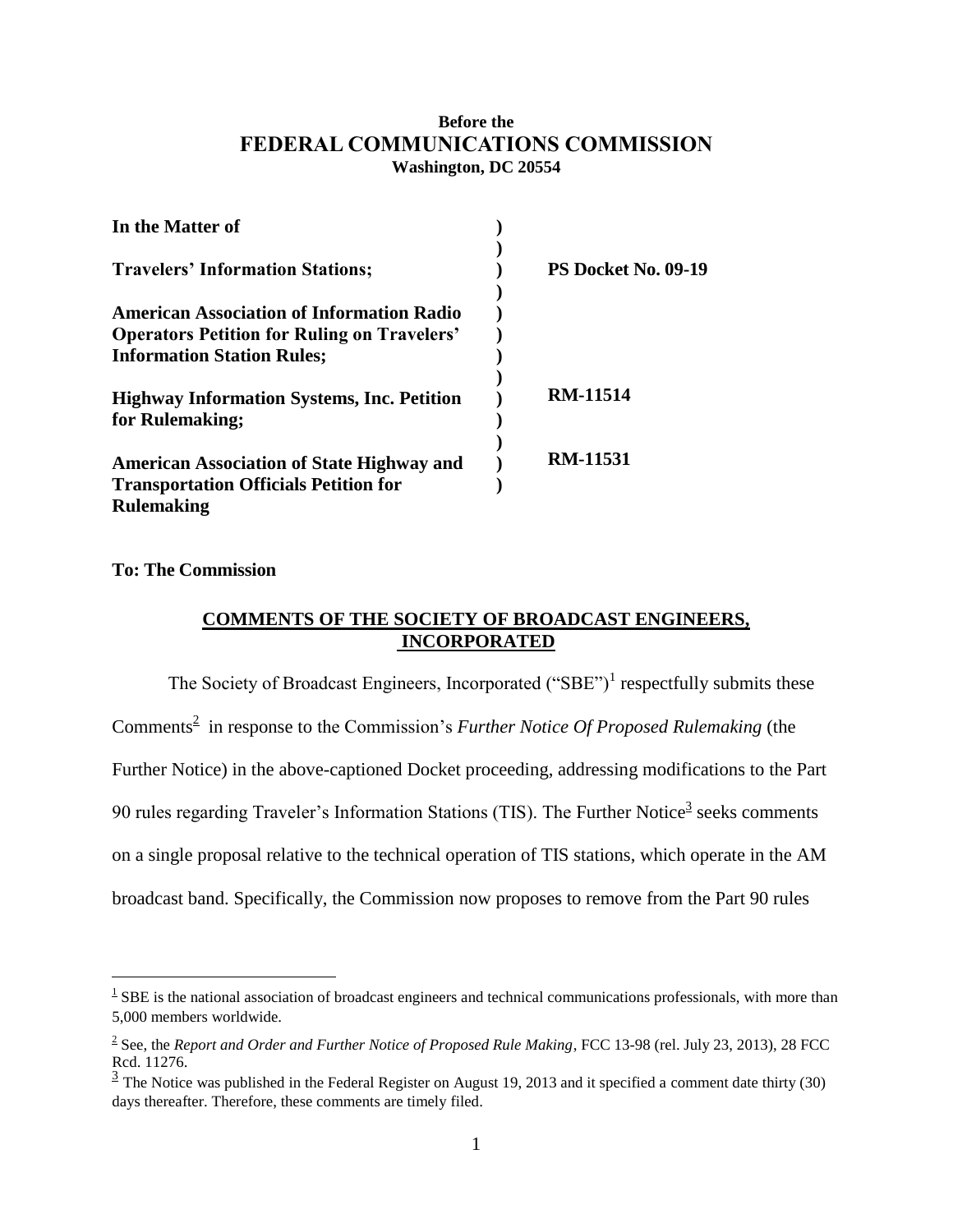governing TIS stations the requirement that TIS audio frequencies above 3 kHz be filtered. $4$  The deletion of this filtering requirement was not proposed by the Commission in earlier stages of this proceeding. It is discussed in the Further Notice because, in the earlier stages of this proceeding, commenters raised the issue, contending that that the required filtering decreases the audibility of TIS broadcasts, especially at night and over difficult terrain. One commenter suggested that this restriction could be removed with little or no increased interference with adjacent channel AM broadcasters. For the reasons set forth herein, SBE urges the Commission to protect licensed AM broadcasters and to retain the filtering requirement for TIS stations as it now reads. To do otherwise will contribute to the inability of AM broadcasters to compete in the radio marketplace, where it is already hampered substantially by increasing levels of man-made noise in the AM broadcast band. For its comments in the proceedings captioned above, SBE states as follows:

### **I. Introduction.**

 $\overline{a}$ 

1. The Further Notice in this proceeding states that, when the Commission adopted the TIS filtering requirement in 1977, it provided no explanation for the requirement in the *TIS Report and Order* but merely included it in the rules appendix.<sup>5</sup> Because of this, and because commenters asked for the additional relief not proposed by the Commission, it now seeks comment in the Further Notice in order to establish a record and consider any issues that may not

 $4$  Section 90.242(b)(8) specifies that each transmitter in a Travelers Information Station shall be equipped with an audio low-pass filter. Such filter shall be installed between the modulation limiter and the modulated stage. At audio frequencies between 3 kHz and 20 kHz this filter shall have an attenuation greater than the attenuation at 1 kHz by at least:

 <sup>60</sup> log10 (f/3) decibels.

where "f" is the audio frequency in kHz. At audio frequencies above 20kHz, the attenuation shall be at least 50 decibels greater than the attenuation at 1 kHz.

<sup>5</sup> *See* Amendment of Parts 2 and 89 of the Rules to Provide for the Use of Frequencies 530, 1606, and 1612 kHz by Stations in the Local Government Radio Services for the Transmission of Certain Kinds of Information to the Traveling Public, Docket No. 20509, *Report and Order*, 67 F.C.C.2d 917 (1977)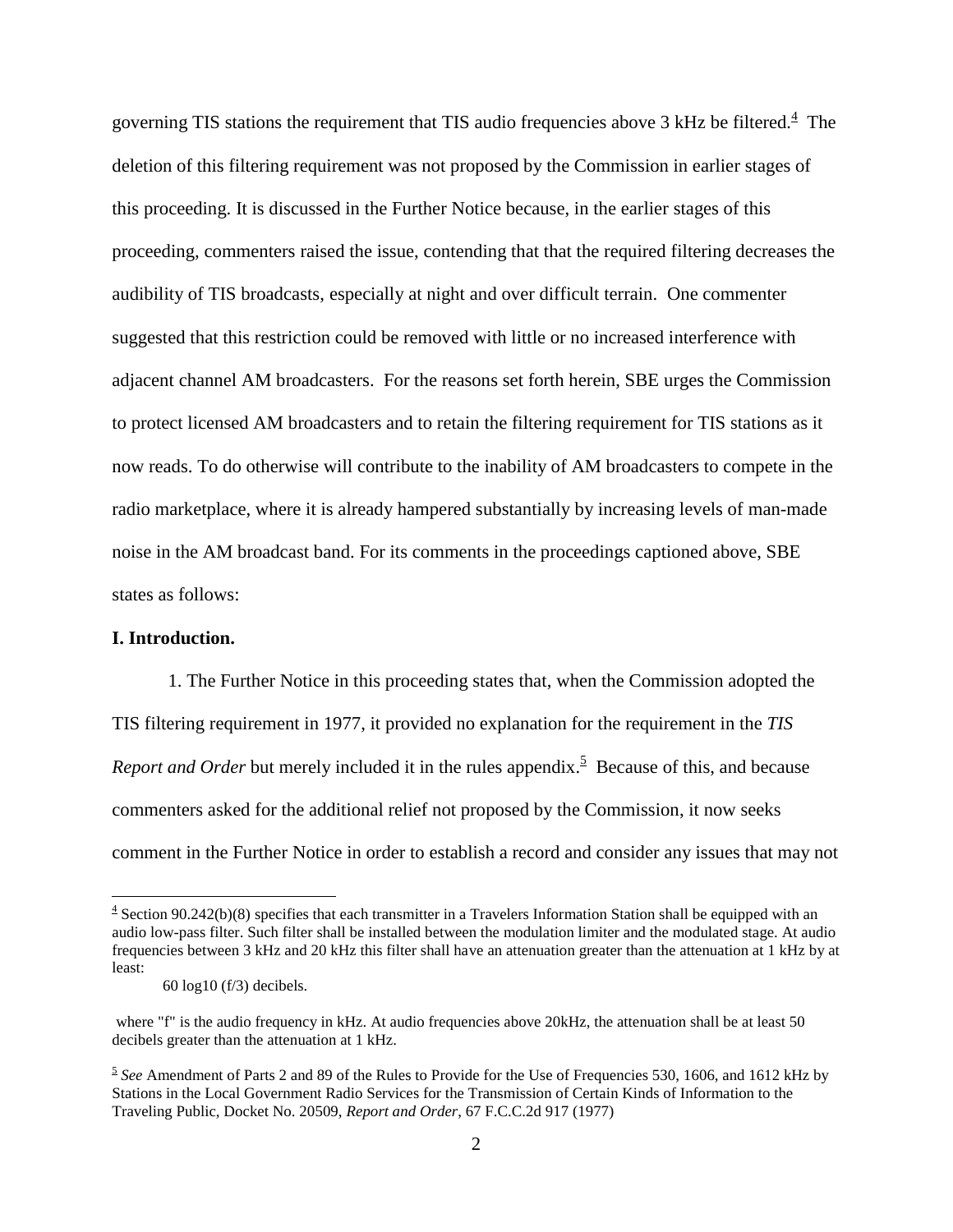have been raised in docket prior to this time. The Commission asks whether there is any reason this restriction should not be removed, and whether there is a potential for increased interference to broadcasters.

2. SBE suggests that there is a significant potential for increased interference to AM broadcast stations from this proposal. SBE urges the Commission to be cognizant of the ambient noise levels in the AM broadcast band now, and the effect that these ever-worsening noise levels have on the ability of AM broadcasters to provide service to their communities. With respect, it is suggested that the Commission does not have a good grasp of ambient RF noise levels and trends over time, in the AM broadcast band and elsewhere. There are uneven regulations governing noise-generating licensed facilities, and unlicensed intentional, incidental and unintentional radiators that can operate in the AM band. The Commission does not have the wherewithal to conduct effective and efficient enforcement in this area and its enforcement efforts in this context are impractical and insufficient. TIS stations operate on a secondary basis to AM broadcast stations authorized on a primary basis in the band 535-1705 kHz. However, the secondary status of TIS stations in the AM Broadcast Band is effectively meaningless if there is no enforcement in interference cases, and if the rules are not sufficient to prevent interference before it occurs.

3. AM broadcast listeners have media options. Radio Frequency (RF) or other noise in receivers, especially mobile receivers, will make them exercise those options. When an AM listener receives interference, he or she will not suffer it; they will simply utilize different media. The Commission's interference resolution methodologies are premised on complaints, so AM broadcast band interference is not well-documented. Even if AM interference complaints were to be lodged, the FCC's Enforcement Bureau is not equipped to deal with them. Since much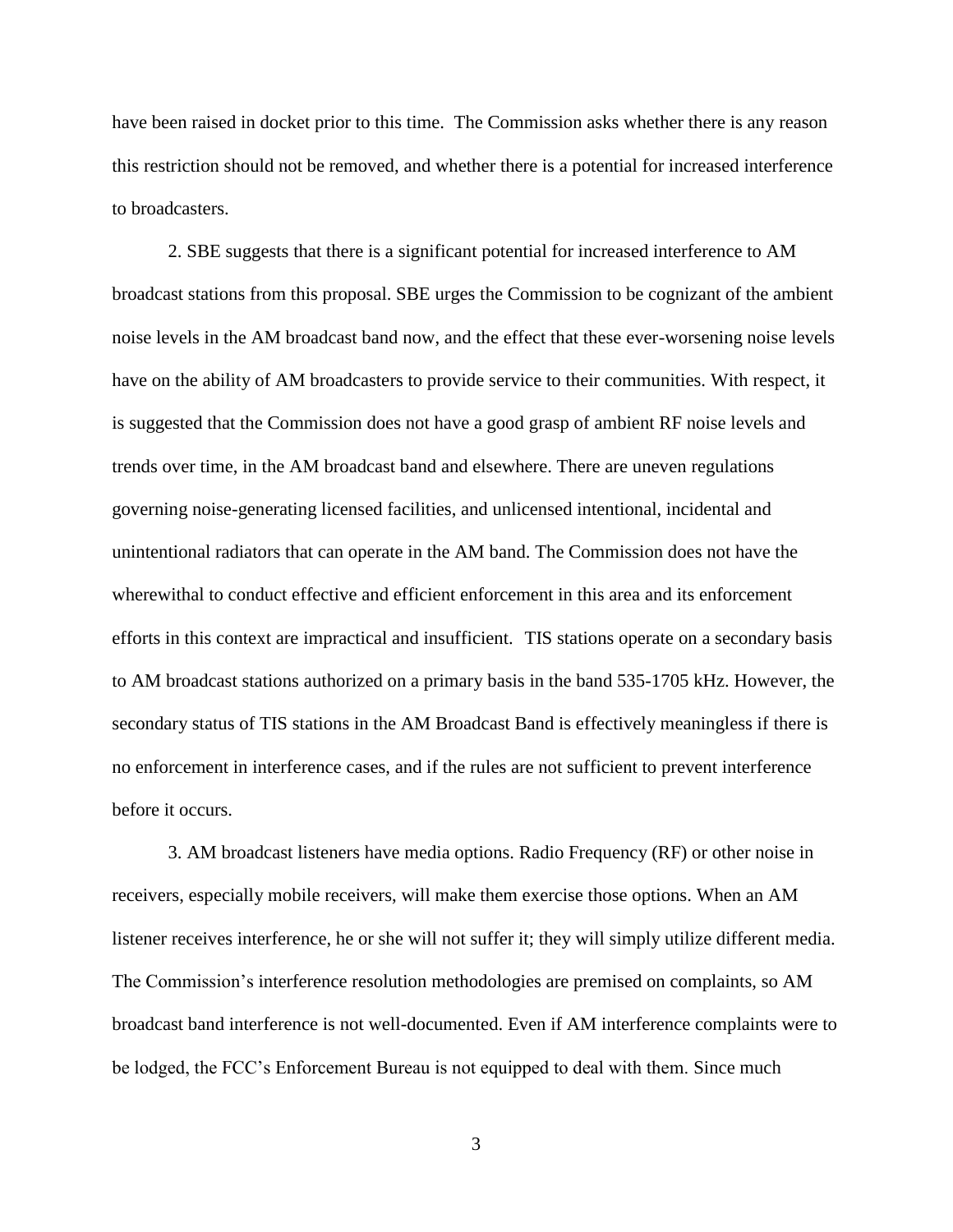interference from TIS stations would be to AM mobile receivers, the interference would be transient and very unlikely to be reported by an AM listener. Given these factors, RF or other noise to AM broadcast reception is a large and - in the field - an unmanageable problem. Any interference management plan for the AM broadcast band has to be based on rules which limit RF noise *ex ante*, before it becomes an issue, not *post hoc.*

#### **II. Interference would Result from Elimination of the TIS Filtering Requirement.**

4. Deletion of audio filters prior to the modulator of the AM transmitter will allow modulation of the AM carrier to extend into adjacent channels, thus interfering with adjacent channel broadcasts in populated areas, and especially along major highway and roadways, where mobile AM receivers will be in close proximity to the transmitter and therefore subject to substantial adjacent channel interference. TIS systems are only required to protect co- channel stations from interference according to the present TIS rules. With respect to adjacent channel interference, Section 90.242 (a) (2) (ii) of the Commission's rules governing TIS stations states: "In consideration of possible cross modulation and inter-modulation interference effects which may result from the operation of a Travelers' Information Station in the vicinity of an AM broadcast station on the second or third adjacent channel, the applicant shall certify that it has considered these possible effects and, to the best of its knowledge, does not foresee interference occurring to broadcast stations operating on second or third adjacent channels." This is, as a practical matter, a *meaningless* provision. It provides no guidelines for such certification and the entire showing requirement calls for conjecture and subjectivity. Elimination of audio filters would exacerbate interference to first, second and third adjacent channels of stations located adjacent to the TIS station, and the TIS station operator has no obligation to remedy adjacent channel interference.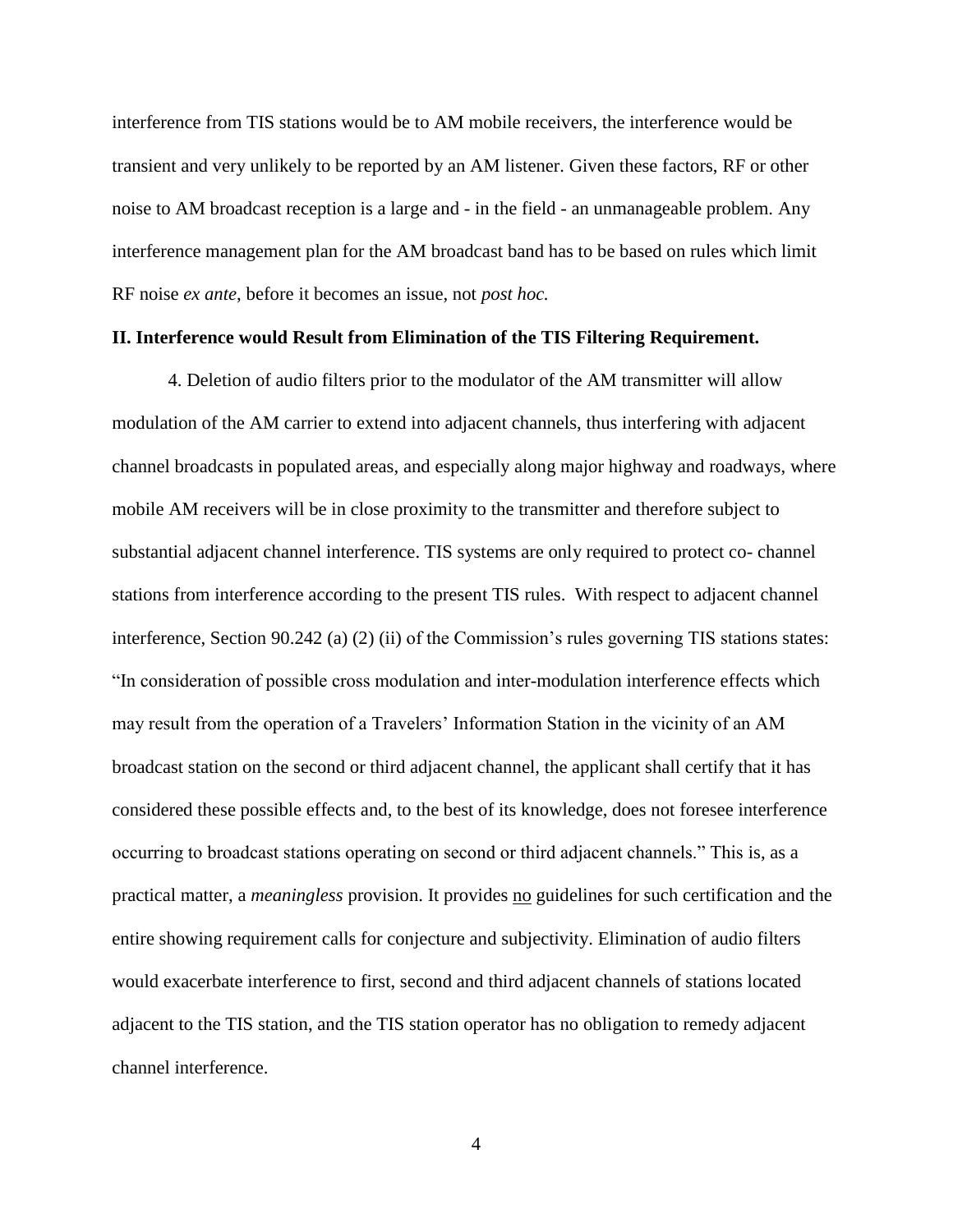5. Nor is the call for elimination of the filtering requirement technically supportable. At Footnote 119 of the Further Notice, one commenter stated that "current requirements to filter our TIS signal renders it useless in areas that would otherwise be easily served by the station." SBE is *unaware of any technical justification for this claim* and notes that it is unsubstantiated by the commenter making the allegation. No other commenter in this proceeding to date has made a similar claim.

6. At footnote 120 of the Further Notice, a commenter reportedly had conducted an experiment removing the "3 kHz filter opening the transmitted response to that of the 8 kHz program line" resulting in considerable improvement of the transmitted signal "with no audible interference presented to the reception of the first adjacent." While it is correct that removal of the filtering required by §90.242(b(8) would improve the audio quality of a TIS transmission, this would be accomplished by a secondary spectrum user at the cost of harmful interference to adjacent channel AM Broadcast station reception, expecially in mobile receivers. The commenter's anecdotal experiment lacked any demonstration of technical validity or proper scientific methodology. The reason for the placement of the filter in the first place is to eliminate interference to adjacent channels. With proper test equipment, interference would have been observable in the alleged experiment.

7. The same commenter, one Mr. Burden, further noted that "AM broadcast bandwidth specified by the NRSC-2 Spectrum Mask adopted by the FCC some time ago to resolve interference issues, limits the audio frequency response of AM broadcast transmission to 10 kHz. Limiting the bandwidth of TIS transmission to the same bandwidth as the NRSC mask should be logical. A recent study into acceptable audio bandwidths conducted by NPR Labs in an AM-DAB study for the NRSC, concluded that limitations to an audio bandwidth less than 7 kHz was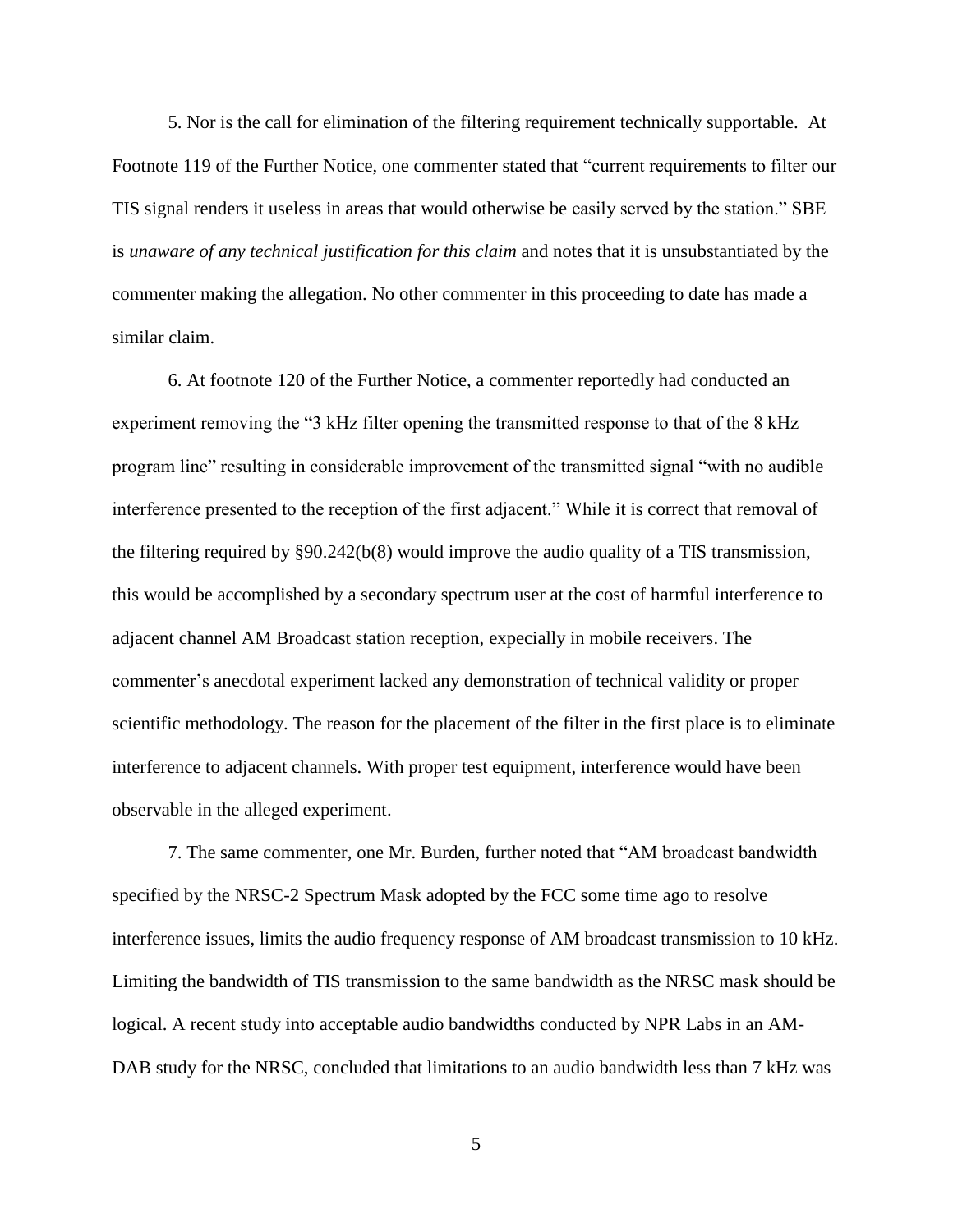not advisable for AM broadcast facilities." Mr. Burden further notes that with "use of TIS facilities as a means of communication in emergencies, intelligibility becomes important" and "it only follows that the audio quality of the emergency message needs to be offered with the same intelligibility as that from AM radio broadcast facilities." What those allegations fail to mention was that all the standards and studies cited were relative to AM full power broadcast stations. Then findings of those studies were not intended to be applied to TIS stations, which are licensed under very different standards and with a very different allocation status. TIS stations need not give consideration to adjacent channel AM Broadcast interference in the same manner as does an AM broadcast station. Thus, Burden has misapplied the cited standards in his comments.

8. Unfortunately, many TIS stations fail to adhere to generally accepted modulation standards employed by AM broadcasters. Section 90.242 (a) (7) strictly limits TIS broadcasts to voice. Broadcast engineers have observed that some TIS broadcasts contain musical content in the form of segues and other enhancements. While most voice content is below 3 KHz, music expands that bandwidth. TIS stations were never meant to broadcast wide bandwidth content. In addition, TIS stations have no requirement to monitor their broadcasts. SBE members have observed and reported that many TIS stations grossly over- or undermodulate their carriers resulting in poor audio quality and / or poor listenability. This is a problem that is independent of TIS advocates' proposals to eliminate the filtering requirement for TIS stations, but it is a supervening contributor to the poor audio quality that they attribute incorrectly to the audio filters.

In summary, the need for the filtering requirement was not specifically justified in 1977 when it was adopted because the justification was self-evident: it was imposed in order to protect AM broadcast stations, a primary service, against out-of-band emissions from TIS stations, a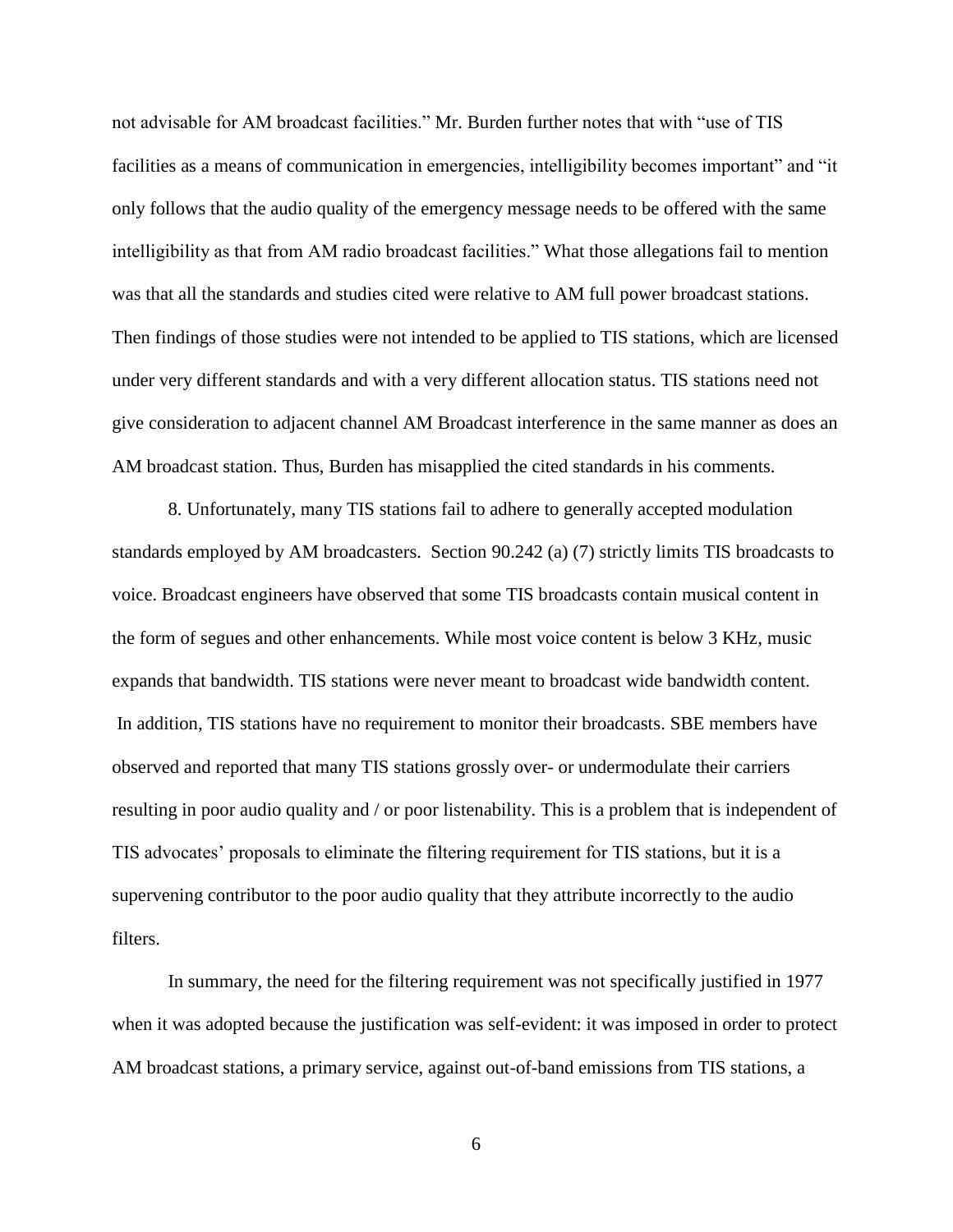secondary service. Elimination of the requirement would subject AM Broadcast listeners to increased interference, at least while mobile, and those listeners will not report the interference to the Commission. They will instead continue to migrate to the FM broadcast band or to other media and leave AM Broadcast Stations to fail. The Commission will not receive complaints, but that does not mean that the noise levels in the AM band will not continue to increase. There is no compelling reason why the filter requirement should be eliminated and every reason to retain it. If there are audio quality issues with TIS, those should be dealt with in ways other than by eliminating a key component, if not the only component, of an effort to protect adjacent channel AM broadcasters and their listeners from increased interference.

Therefore, the foregoing considered, Accordingly, for good cause shown, SBE urges the Commission to not adopt the single proposal in the Further Notice and to retain the filtering requirement of Section 90.242(b)(8) as it now reads.

Respectfully submitted,

## **THE SOCIETY OF BROADCAST ENGINEERS, INCORPORATED**

\_\_\_\_\_\_\_\_\_\_\_\_\_\_\_\_\_\_\_\_\_\_\_\_\_\_\_\_\_\_\_\_\_\_\_

\_\_\_\_\_\_\_\_\_\_\_\_\_\_\_\_\_\_\_\_\_\_\_\_\_\_\_\_\_\_\_\_\_\_\_

\_\_\_\_\_\_\_\_\_\_\_\_\_\_\_\_\_\_\_\_\_\_\_\_\_\_\_\_\_\_\_\_\_\_\_

Ralph Hogan

Ralph Hogan, CPBE, DRB, CBNE SBE President

Ched Keiler

Ched Keiler, CPBE, CBNT, 8-VSB Chairman, SBE Government Relations Committee

Christopher D. Imlay

Christopher D. Imlay, CBT General Counsel